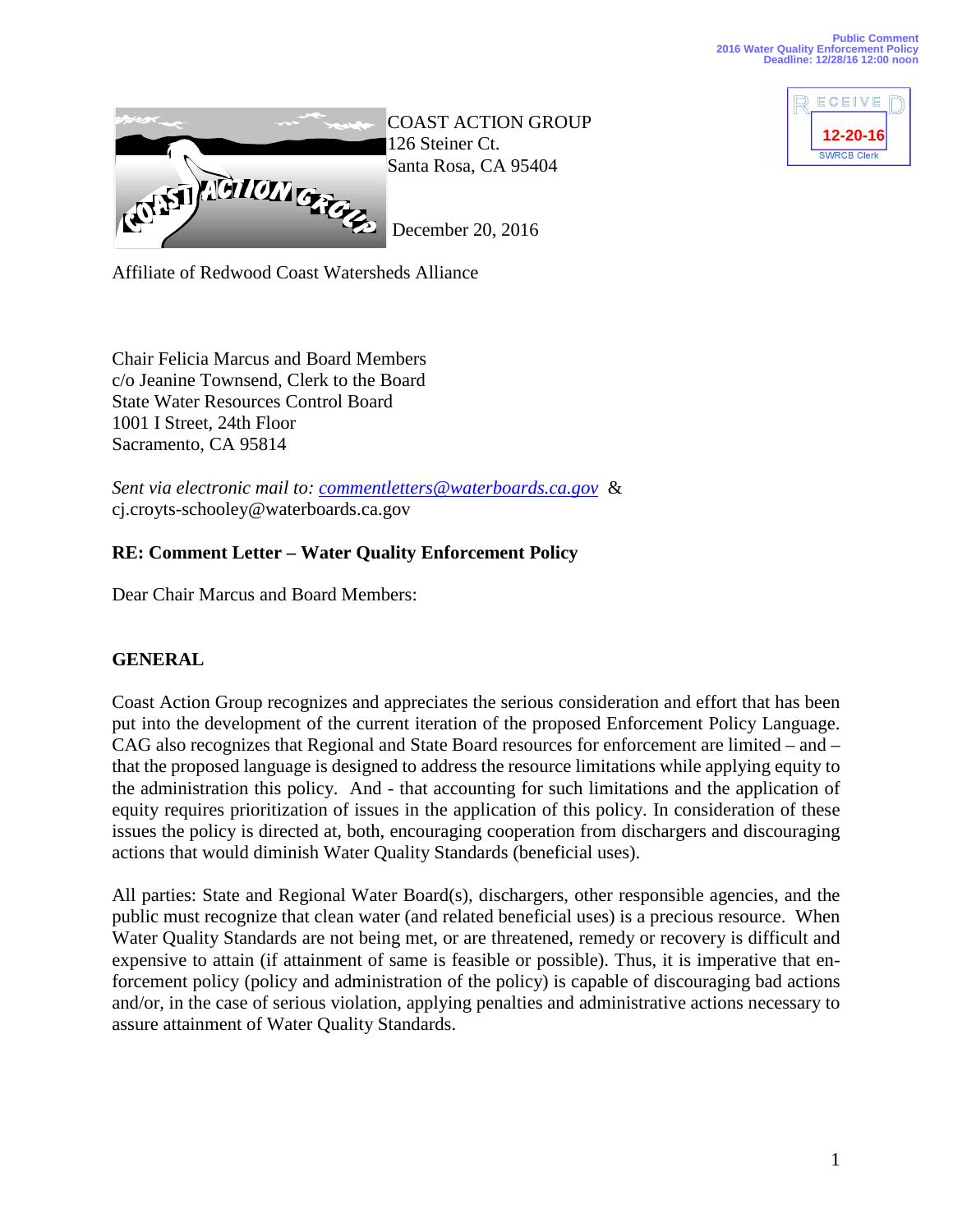The waters of the State of California are currently burdened with a significant portion of its water resources that are compromised (impaired). Application of Enforcement Policy is a key component in actions necessary for the protection and recovery of our waters.

## **POLICY ISSUES**

We agree that it is important for, both, the Regional Board and State Board staff to work together in a coordinated effort for attainment of goals (enforcement of State Water Code) and in the development of enforcement actions on specific cases.

The policy language on assessment of liability has changed. We support these changes – as long as liability determinations will assure compliance and applies a reasonable remedy.

The ability to pay language (and discussion) should be framed in terms of equity – where equity considers: likelihood of compliance, degree of seriousness of violation, cooperativeness of the discharger, time period of compliance attainment, and resource costs to the public and agency. All of these factors must be considered in light of equity. It is true smaller, or disadvantaged, communities have somewhat limited resources. However, that does not mean they are not culpable or responsible. If commensurate penalty assessment and ability to pay is an issue, payment over time can be considered in settlement of the issue. (this would apply to small businesses, agricultural operations, and smaller or disadvantaged communities).

An evaluation of actual harm and/or potential harm must be a major factor in consideration of prioritization of enforcement actions and the application of any penalty(s). Additional factors of consideration – degree of threat, level of toxicity, and a grading scale - as applied (as policy language) appear to have a tendency to be discretionary. Discretionary action and application of policy may tend to be a major factor in the enforcement process. (there is no way around that fact). Thus, appropriate and beneficial outcomes must also consider the current status of the waters affected – high quality or impaired, cooperative attitude of the violating discharger, anti-degradation policy, and the likelihood or assurance of remedy or recovery of the resource.

Additionally, the consideration of "potential" harm (threat of damage from pollutant discharge) puts dischargers on notice that corrective action must occur before there is opportunity for actual discharge of pollutants – which is a much more damaging and costly outcome. The objective is to discourage inappropriate resource management before damage occurs and if there is a damaging discharge remedy (restoration) will occur (promptly). The threat of penalty is there to discourage bad behavior and eliminate issue before there is a problem and encourage protective practices. Thus, penalties must be commensurate with the level of harm, or potential harm, and not just a cost of doing business.

Dischargers have pushed back against increased levels of applicable penalties. Polluted waters and loss of beneficial uses (e.g. loss of drinking water source, fishery and other aquatic life, etc.) is very costly – at many levels. Expenses for the recovery (if recovery is possible) of polluted or impaired waters can be extraordinary. Additionally, the temporal frame for remedy or recovery can be extraordinary (taking many decades). It is often the case that the cost (money and loss of beneficial uses) burden of maintaining Water Quality Standards and/or recovering Water Quality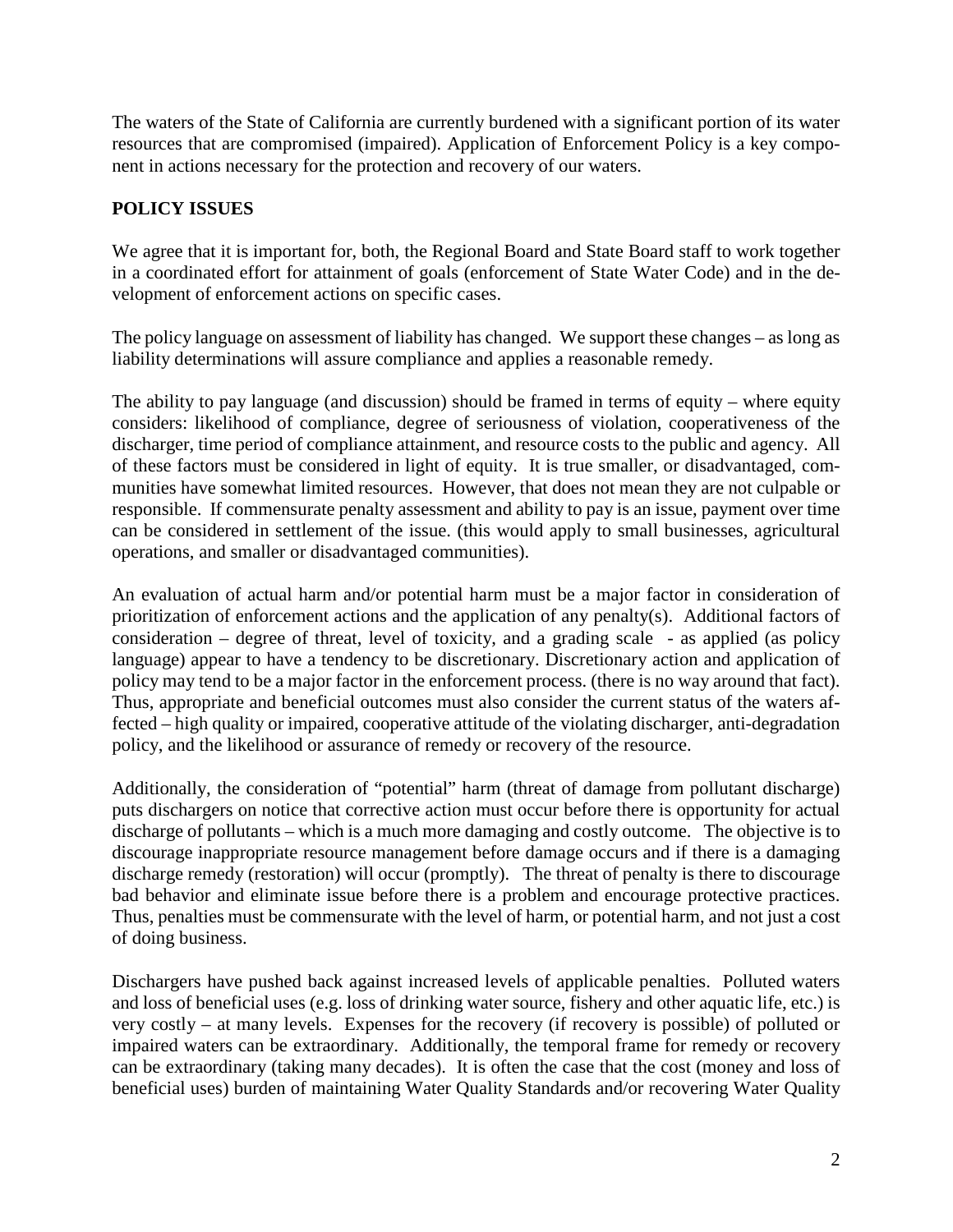Standards is shifted from the polluter the public in the application of State run clean-up programs subsidized by taxes and bond money along with the ongoing loss of beneficial uses.

Again, we reiterate, penalty assessment(s) may consider the noted factors in the proposed policy (with discretionary and objective criteria). Commensurate and equitable penalties must meet standards: assurance of resource recovery, deterrence/resource protection, and be equitable in terms of lost resources (beneficial uses) and the cost of prosecution of an enforcement action. If "equity" is a consideration, as stated in the policy, all costs and effects must be part of that consideration.

We must also reiterate the importance of recognizing that enforcement actions on "potential" discharges as integral to the effectiveness of attainment of water code mandates and the mission of the State and Regional Boards. Potential discharges of pollutants will eventually become actual discharges. Thus, actions (and policy) that discourage, controls, or eliminates potential discharges are essential for an effective water quality control program. The proposed language appropriately considers this. The application of these considerations will determine program effectiveness. It is appropriate that lesser penalties be applied to violations with potential to deliver pollutants – if the discharger is cooperative and controls the pollutant source after an initial warning.

The policy consideration of the factor of the discharger's history and conduct is appropriate. Discharges that are culpably responsible for violations and/or that have demonstrated serious negative histories should be subject to (and understand that they will be held to) serious compliance standards and the possibility of extensive penalties. Insufficient penalties should not be allowed to be a cost of doing business  $-$  or  $-$  a cost that is passed on to the public. Likewise, accidental incidents and cooperative discharges should be acknowledged by working with them to resolve issues.

Equity is an issue (partially discussed above) acknowledged in the policy. However, certain facets of this issue are not fully realized in the policy (all costs to the resource/loss of beneficial uses and recovery costs). The policy application of "Equity" does consider issues of: competitive advantage, ability to pay, deferred expenses gained by not employing BMPs, etc.. However, the total cost consideration of applicable penalties, resource loss, recovery costs, and Board case management costs need more work. All costs attributable to actions needed to recover Water Quality Standards, including loss of beneficial uses (to the public), and related enforcement activity (including investigation and prosecution of a violation) must be considered in terms of Equity.

The justification of the terms of any settlement and/or penalty should be supported by an accounting of costs and findings – with this information be available for public review.

In the case where the discharger (business entity or small municipality) claims inability to pay an appropriately assessed penalty – payment over time should be considered – if the violation is reasonably and timely corrected. The flexibility of payment over time can allow smaller entities to spread the burden of the penalty while also reducing the need for meticulous research and audit into the murky area of finances and net worth needed to produce in depth financial evidence. A claim of inability to pay should not allow limitation of application of equity consideration.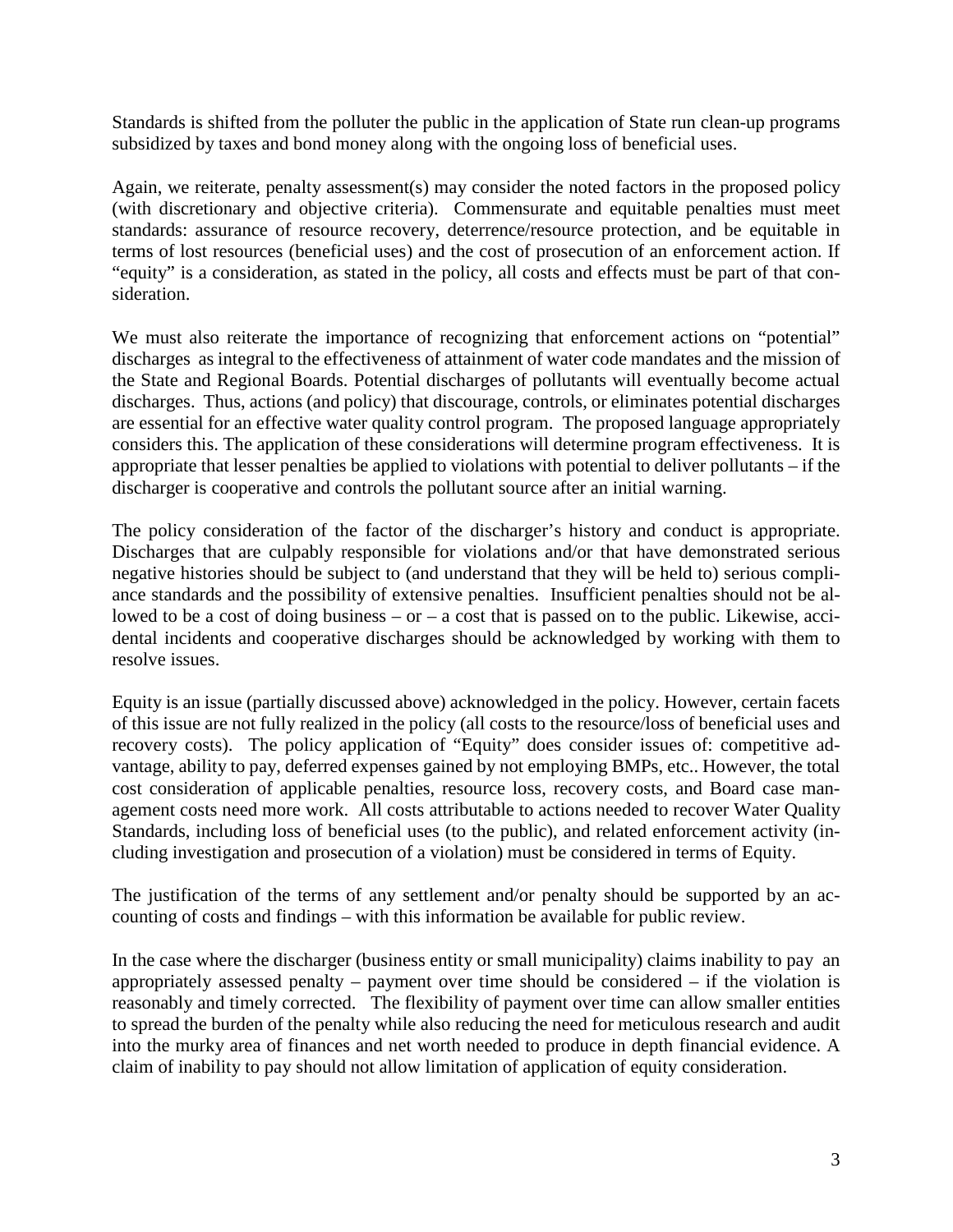Consideration of Economic Benefit (gained by not controlling a pollutant source – benefit by avoiding costs) is appropriate and integral to consideration of Equity.

#### **Mandatory Minimum Penalties related to NPDES violations:**

Small community wastewater treatment plant violations can be just as devastating to water resources as larger treatment plant violations or industrial violations (where the larger entities may have a larger economic base). Assessment of the appropriate penalty and imposition of the penalty may be a burden on the community. This burden can be mitigated by allowing payment of the penalty to be deferred - over time. The preferred outcome in these cases is similar to other enforcement cases – prevention, enforcement of recovery, and penalty. Failure to assess a reasonable/equitable penalty and remedy may encourage further failure to comply. Consideration of exceptional incidence is appropriate.

### **Appendix A – Enforcement Actions:**

The concept of progressive enforcement is acceptable – if the desired outcomes of protection and/or recovery of beneficial uses is insured. Progressive enforcement fits with the need to manage limited resources and appears to be a logical approach for securing cooperation in goal attainment. If a violation is small, it may only take a phone call to get it fixed. However, if a violation is large and compromises beneficial uses, or when Water Quality Standards are not being met (waterbody impaired status exists), or when the discharger has a history of not being cooperative - in these cases formal enforcement actions should be prompt.

In cases where informal contacts are made seeking compliance - specific performance actions and deadlines should be made clear to the discharger and a record should be kept on these contacts and specific compliance details.

#### **Application of Enforcement Policy to Agricultural Operations and other Non-point Source violations**:

The State and Regional Boards have specific Non-point Point Policy (Sediment Policy and Policy related to toxic and other pollutants – including Basin Plan Water Quality Objectives) that must be enforced. Non-point source pollution is responsible for impairment of a significant portion of the State's waters (State List of Water Quality Limited Segments). Evidence supporting the list of impaired waters indicates that responsibility for the pollutant inputs leading to impairment is from Agricultural operations, timber operations (another form of agriculture) to a great extent, and from other non-point sources to a lesser extent. (See Coastal Zone Management Act – Re-authorization – and State of California's agreement to remedy these non-point issues. Also see the court findings in Pronoslino vs. Marcus, upheld by Pronsolino vs. Nastri – where it is clearly stated that the Clean Water Act does not work unless all responsible parties participate).

Management of non-point source issues by discharges by applying BMPs and/or complying with WDRs and Waivers - along with monitoring and taking action to control non-point sources (including potential sources) by a discharges – can limit or reduce introduction of pollutants into